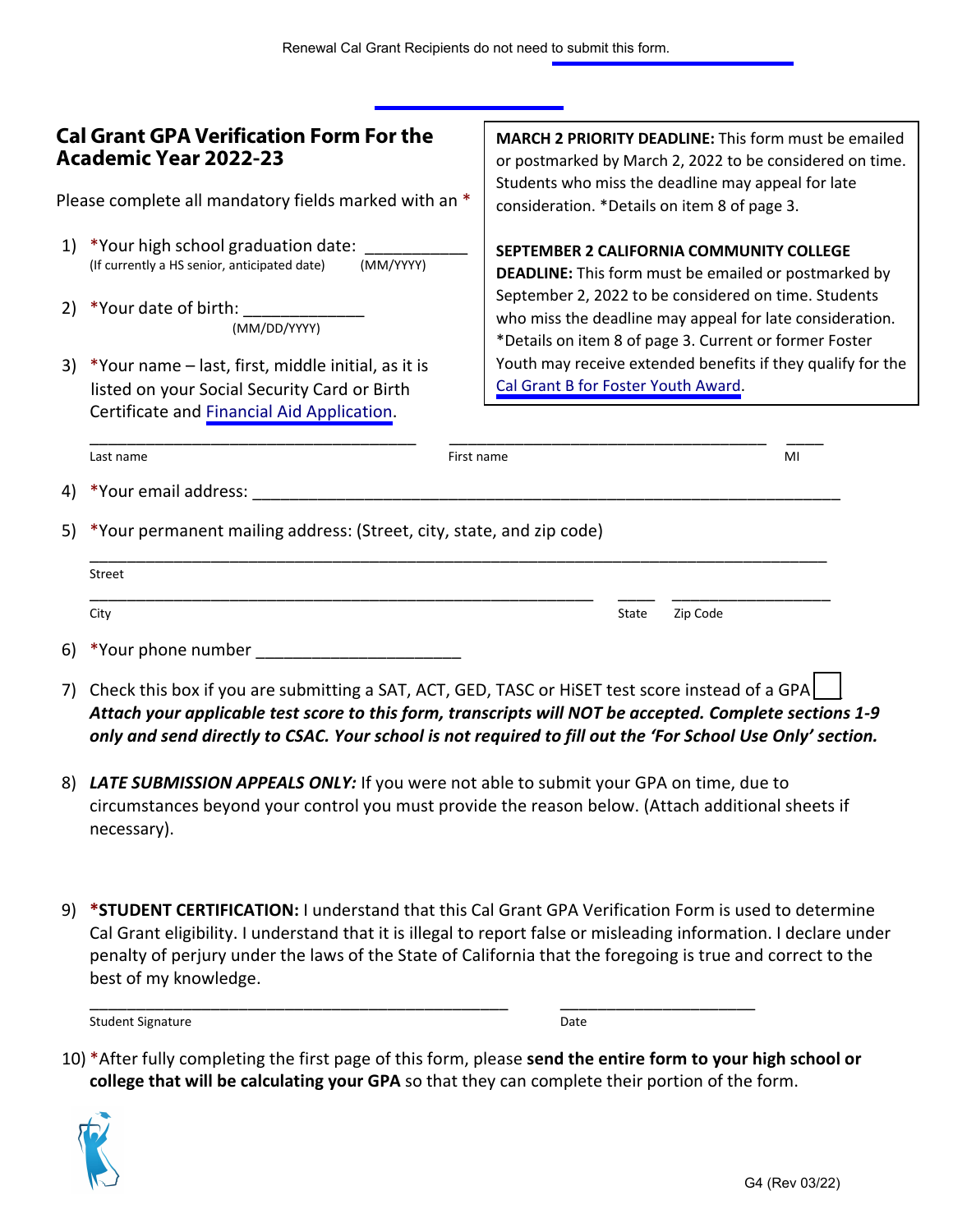# **FOR SCHOOL USE ONLY | Student Info First Name:**

Date of Birth: Last Name:

**\*PLEASE READ BEFORE CONTINUING\***

- 1. If your institution has access to [WebGrants,](https://webgrants.csac.ca.gov/) please login to your account and electronically submit this student's GPA.
- 2. If this student's GPA has already been submitted, please log-in to WebGrants and match them. For training on how to upload and match GPAs please review the [GPA Matching and Editing Training.](https://www.csac.ca.gov/post/gpa-submission-information)
- 3. If your institution does not have access to WebGrants, you may request access by completing necessary [forms](https://www.csac.ca.gov/webgrantsaccess) per your institution type, so you can electronically submit this student's GPA.
- 4. If your school is unable to acquire a WebGrants account, then you may complete this form and email it to [STUDENTSUPPORT@CSAC.CA.GOV.](STUDENTSUPPORT@CSAC.CA.GOV) In the subject line of your email please paste **'CAL GRANT GPA VERIFICATION FORM G-4'**. Please do not mail in this form as well, as it increases our processing time for other students.

High schools MUST be fully accredited by the Western Association of Schools and Colleges [WASC] or an equivalent regional accreditation agency to certify a Cal Grant high school GPA.

- 1. Statewide Student ID (SSID):
- (Ten Digits) 2. What type of coursework is GPA Based on?  $^*$ (Public High School/Private High School/College/CCC Reestablished)

If you are unsure, check out the Cal Grant College GPA [Calculation.](https://www.csac.ca.gov/post/college-gpa-calculation)

3. GPA Verifier's School Code:

(6 Digits)

4. GPA \_\_\_\_ (Unweighted - GPA CANNOT BE ABOVE 4.00)

The signature of a high school or a college official certifies, under penalty of perjury, that the GPA is calculated as described in the Cal Grant GPA Calculation Instructions. The signature of a high school official also certifies that their high school is fully accredited by the WASC, or other regional accrediting agency, or has a UC-approved course list as required by California regulations. I declare under penalty of perjury under the laws of the State of California that the foregoing is true and correct.

| Signature of School Official |      | Name of School           |       |          |  |  |  |
|------------------------------|------|--------------------------|-------|----------|--|--|--|
| Name of School Official      |      | Street Address of School |       |          |  |  |  |
| Title of School Official     |      | City                     | State | Zip Code |  |  |  |
| <b>Phone Number</b>          | Date | <b>Email Address</b>     |       |          |  |  |  |

**School Officials must email completed form to studentsupport@csac.ca.gov and paste 'Cal Grant GPA Verification Form G-4' in the Subject line.**